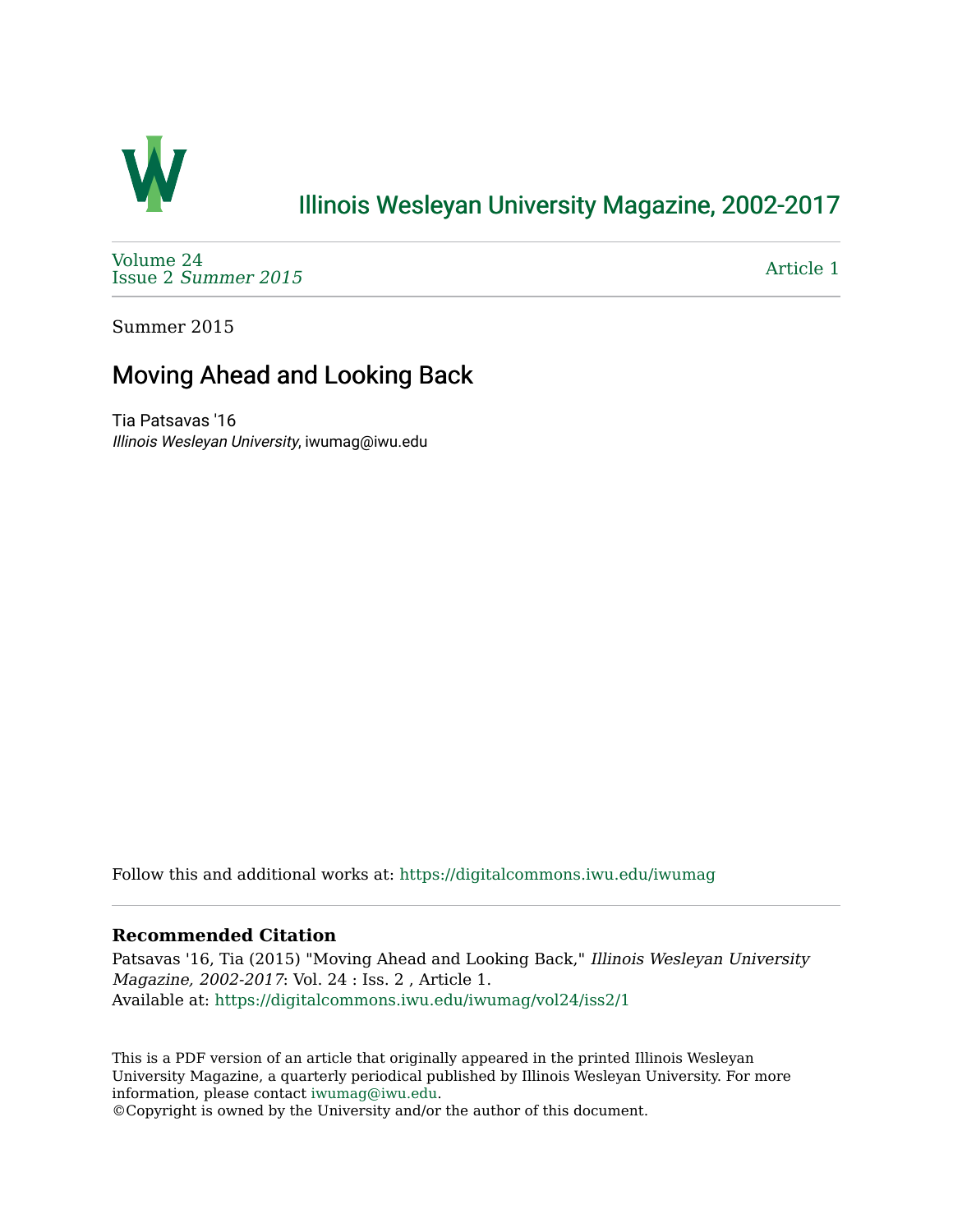# Moving Ahead & Looking Back

This spring, we polled several graduating seniors about their IWU experience, from post-college plans to best memories and biggest sources of inspiration. Their answers, excerpted for this article, provide telling glimpses of these students' college journeys, just as the next chapter of their lives was about to begin.

**Compiled by TIA PATSAVAS '16**

#### **Lexia Swope**

Majors: Sociology and psychology Hometown: Springfield, Ill.



**Up next:** The social work graduate program at the University of Illinois. Social work is known as the marriage between psychology and sociology, so I feel it's perfect for me because I love both of those. Learning that I love to serve others, I realized that this is the field for me.

**Taking action:** I took the Action Research Seminar, and it just really opened my eyes to how important serving the community is to me.

We had to create a project, and I chose to work with the local Boys & Girls Club and create my own program there. And I never would have been able to do that if it wasn't for Illinois Wesleyan.

**The unexpected:** I never expected to quit track. My identity was as an athlete. I appreciated my time while I was an athlete, and it was sad for me to leave, but this year I just didn't have time. I had to work two jobs, and priorities came up. It was a really hard decision for me to make, but I ended up loving it. I loved that I had time to focus on school and work and just really experienced my time here.

**Embracing change:** You really learn about who you are when you're immersed in college and away from the life where you grew up. I learned that it's okay and necessary to step out of your comfort zone and to really just embrace who you are.

**What's best about Illinois Wesleyan:** The fact that they really want us to pursue our passions, and to figure it out in whatever way that is. For me, I've really learned about what I wanted to do by working with the community, and I was encouraged and helped in so many other ways. There are just so many things I wouldn't have done if it weren't for the small family environment here of everyone who just wants the best for you.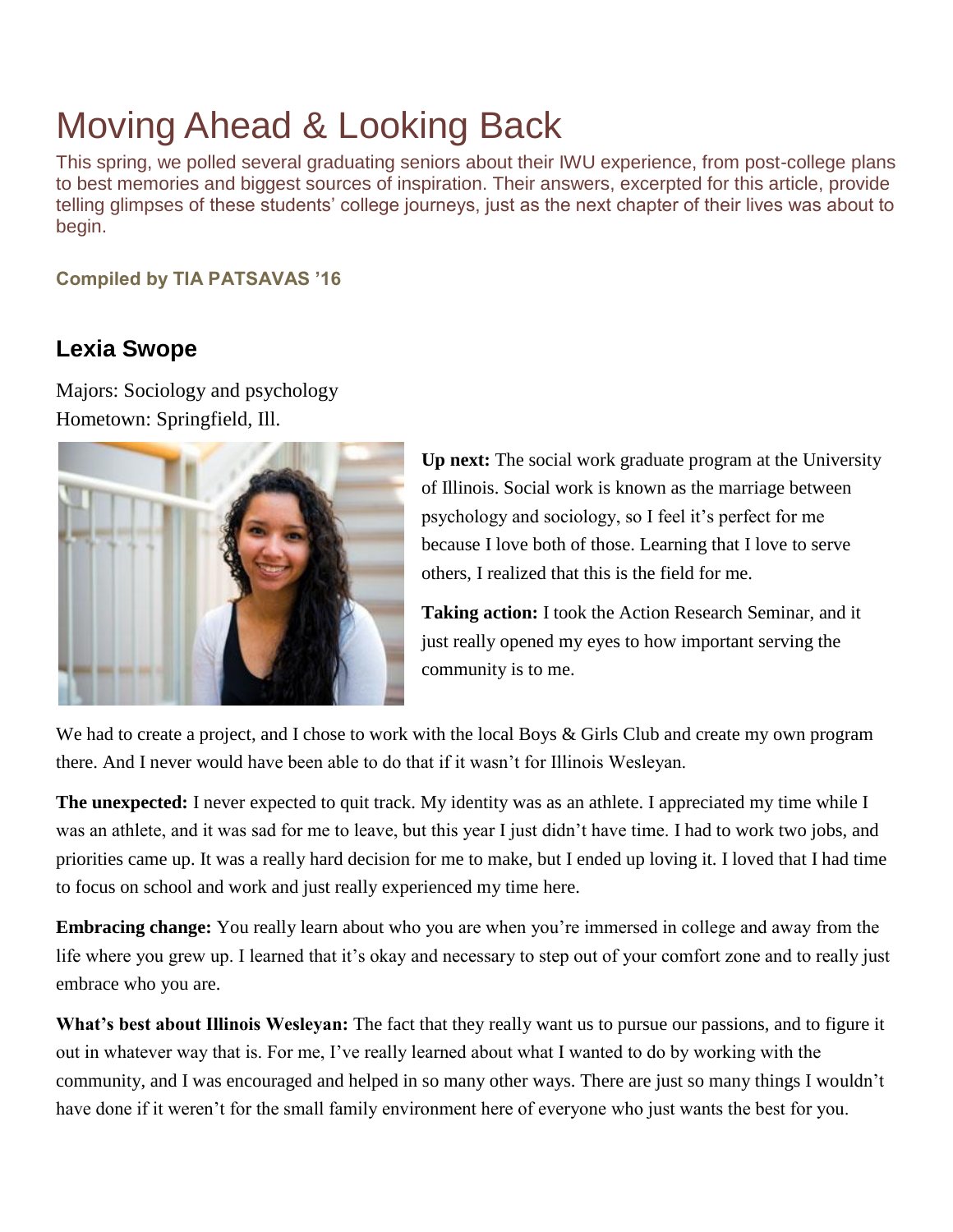# **Anh Tung (Andy) Dao**

Majors: Economics and mathematics Hometown: Hanoi, Vietnam



**Up next:** I'm excited to start a new life after college at Compass Lexecon in Washington, D.C., and to do the work that I like, which is economic consulting.

**Second chance:** I applied to the company in my junior year, but I wasn't accepted at first. The following year, I applied and was chosen for the Mark Israel Summer Research Fellowship in Economics at IWU [endowed by Mark Israel '91]. My research was on the relationship between trade openness and economic growth. I learned a tremendous amount about statistical analysis, determined manipulation,

and also how to present economic concepts to an audience that is not very knowledgeable about economics. I was able to leverage that experience to show my skill-set and what I have learned, so it really helped me a lot in my second interview with Compass Lexecon.

**Choosing IWU:** I first knew about Illinois Wesleyan through one of my friends who already went here, and he said to me that this is a very good school.

**International perspective:** I made a lot of good friends here. People are so friendly compared to other places in America. I've been getting a lot of help and assistance from the International Office, from professors and also from my American friends. I have had very good, very intelligent professors, and I've learned a lot from them. I picked up a lot of skills that are transferable to the workplace.

**Pathway to economics:** I chose economics because I like the quantitative and analytical side of it. It all started in high school when I started a business selling secondhand books. That's when I first encountered some of the basic economics problems, like how should I price my products, demand and supply, what wages should I pay my coworkers. So I went to college, took some introductory classes, and I loved it, and I've been loving it ever since.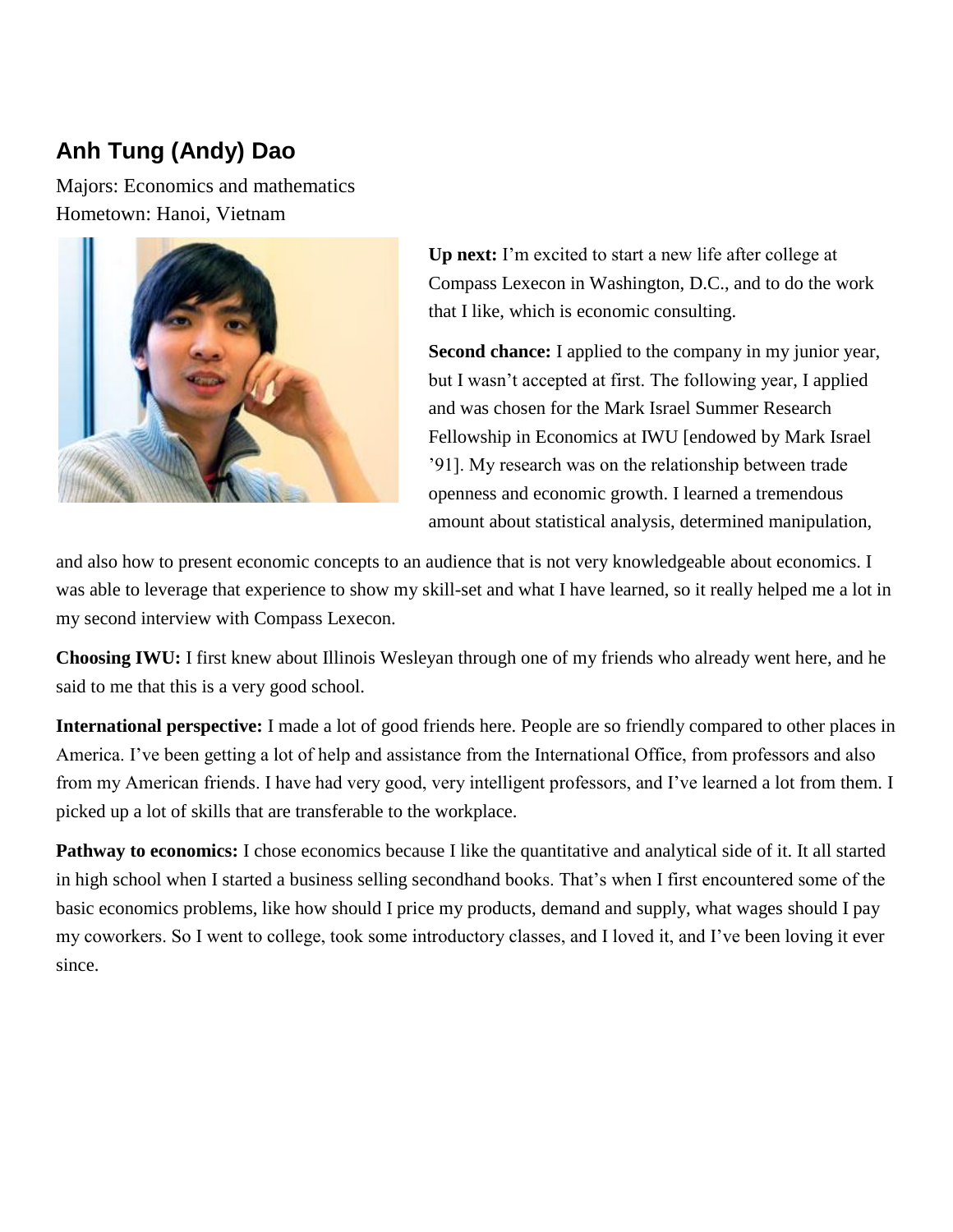#### **Leo Martinez**

Major: Business administration (management concentration) Hometown: Chicago



**Up next:** I will be starting a job at Progressive Insurance in Colorado Springs as a systems engineer in the IT department. I first met a Progressive recruiter at an internship fair. After a few rounds of interviews I was offered a summer internship. Progressive then offered jobs to the interns based on their performance throughout the summer.

**Favorite courses:** "Introduction to Religious Thought" with [Associate] Professor of

Religion Robert Erlewine. I've never seen a professor so passionate and intense, especially at 8 a.m. The other is the Trial Litigation course with [Telling] Professor of Business Administration Rob Kearney. We pick a reallife case that has been filed in court but not yet decided. We break into groups representing the plaintiffs and defendants, take the whole semester to go through the motions a lawyer would, and present the case in court in front of a real judge at the end of the semester.

**The unexpected:** I never expected myself to be working with the Action Research Center (ARC) so much during my senior

year. I took the fall seminar with [ARC Director] Deborah Halperin and was able to create a mural on the west side of Bloomington. My second semester I got to do an internship with ARC under the guidance of Deborah Halperin and [ARC coordinator] Carrie Mack where we analyzed nonprofit organizations, identified their weaknesses and put together a seminar/boot camp to help strengthen those weaknesses.

**Greatest takeaway:** "Cherish the opportunity to compete." Coach Shoe [Head Track and Field Coach Chris Schumacher] always told us this, but it's something that can be applied to everything from classes, to projects, to careers. When you have an opportunity, prepare for it and take full advantage of it — but, most importantly, enjoy it.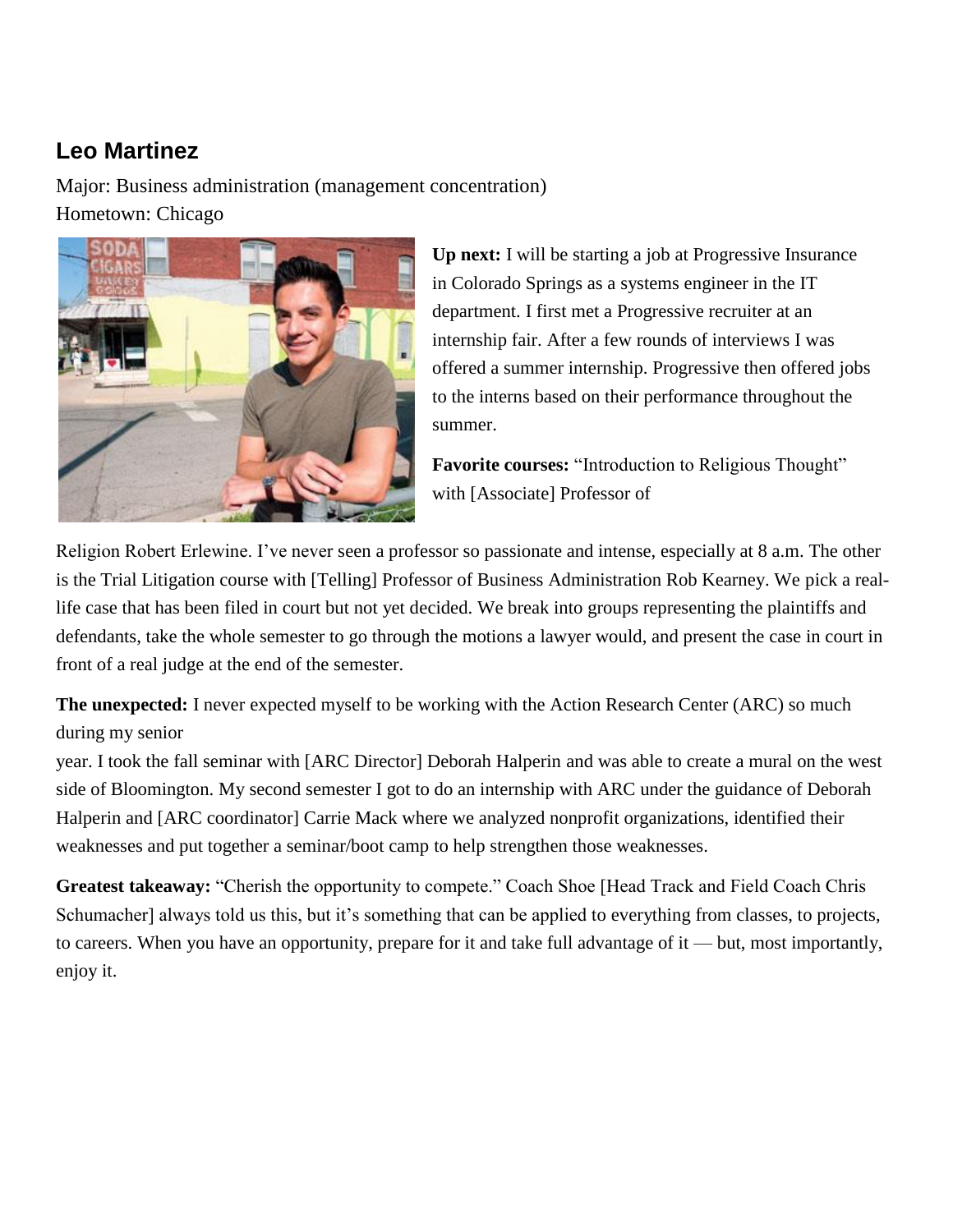#### **Natalie Witter**

Major: Economics Hometown: Geneseo, Ill.



**Up next:** I will be attending law school at Michigan State University College of Law. Since freshman year I knew I wanted to go to law school. I was accepted to nine law schools. I am equally excited and terrified to begin my next chapter.

**Unforgettable:** My most memorable moment is the dance party President Wilson started at the Senior Dinner. It was such a fun, unexpected moment.

**Support system:** Looking back at what I was expecting out of college as a freshman, I never expected to grow so much, both personally and academically,

and I never expected to love the IWU community as much as I have come to. Coming from a small town, I was certain that I wouldn't find people that would care about my personal well-being as much as the people that I have grown up with. However, I could not have been more wrong. I have gained a support system on campus that includes friends, faculty and my sorority sisters.

**For new students:** I advise one to not set limits for oneself. Don't ever tell yourself that you cannot do something or you're too tired to do something. Just do it. You will either fail or succeed, and whichever happens, you'll learn from it and be a better person. There is no better time in your life to try something and follow your passion.

**Saying goodbye:** I will mostly miss walking across the quad or through State Farm Hall and running into a friend or faculty member and chatting with them. I have grown close to so many people at IWU, and not getting to see those people regularly will be something I greatly miss.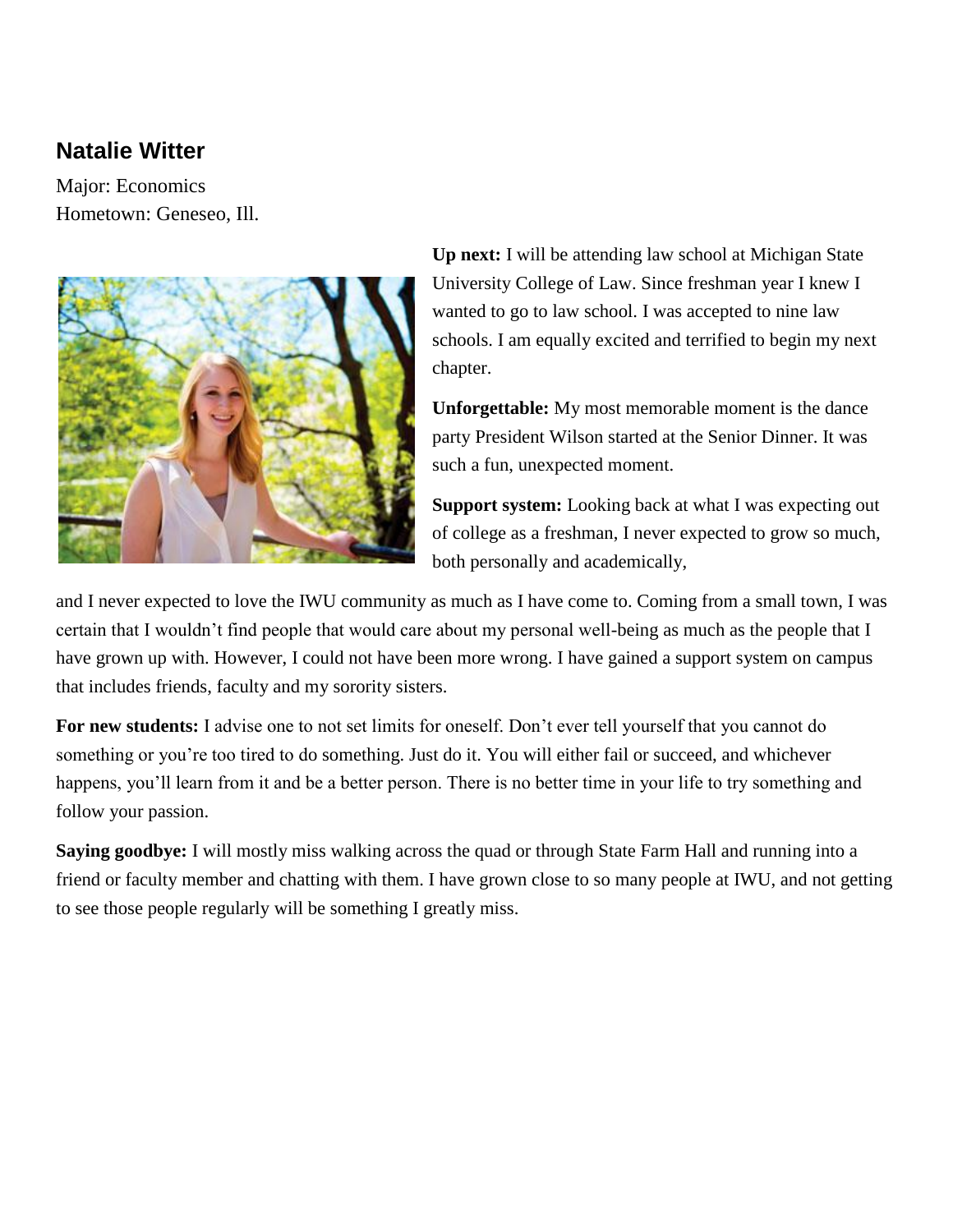## **Jordan Collins**

Major: Psychology Hometown: Springfield, Ill.



**Up next:** I will be the full-time Homeless Outreach Specialist at PATH Crisis Hotline here in Bloomington– Normal. I will travel to local shelters offering outreach services such as housing and benefits, birth certificates and state IDs, and also help with medical assistance.

**IWU inspires:** I am inspired by Illinois Wesleyan for its acceptance of every person from any walk of life. Individuals may come into IWU with closed minds, but leave with open hearts.

**Unexpected success:** I did not expect to pass "Human Biology: Anatomy and Physiology" because it was by far

the most difficult course I have taken here, but luckily I did

with the constant help and support of [Associate] Professor of Biology Will Jaeckle.

**Favorite professor:** I cannot pinpoint one person as my favorite. Over the past four years, every professor, whether in the psychology department or not, has had an influential role on my success at IWU.

For new students: Value every second and opportunity that you can. Because once it's gone, it's gone.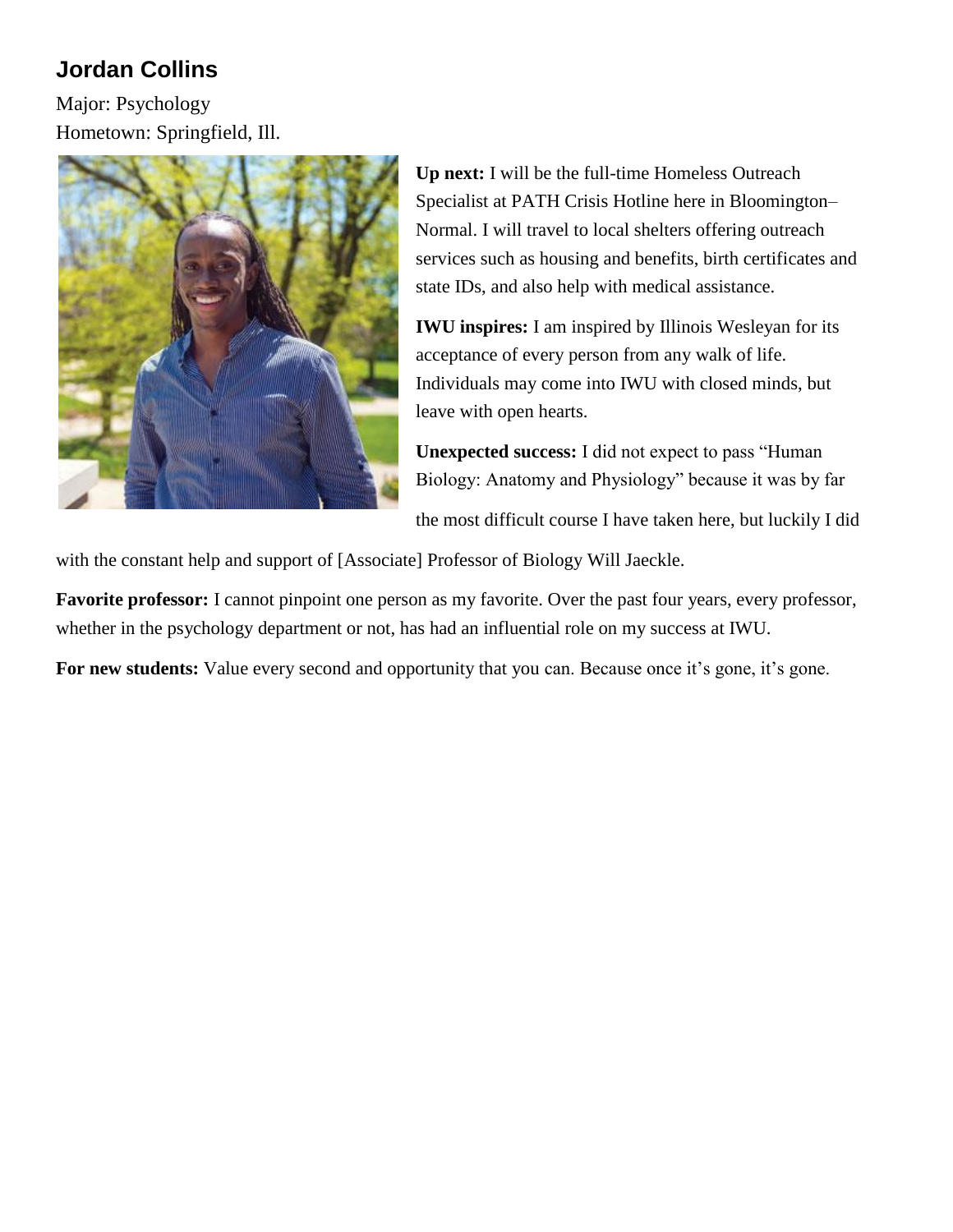### **Adam Seifert**

Major: Business administration Hometown: Normal, Ill.



**Up next:** I will start my career at State Farm as an underwriter for the Life Insurance Company. Growing up in town and wanting to get into the insurance business, State Farm was always a place where I really wanted to work.

**Best memory** : Last year's baseball doubleheader against Augustana at Horenberger Field. Having all those people at the game down the third-base line is the best atmosphere in the CCIW (College Conference of Illinois and Wisconsin). It was the most fun I've ever had playing baseball.

**Inspired by:** My classmates. I was surrounded by people that worked hard and challenged me to do the same.

**Ready and able:** My major classes really got me excited and ready for a career in the business world.

**Saying goodbye** : I'll miss the relationships that I have made over the four years. While I know that they will last much longer than the four years I spent here, I will miss the ability to walk down the hall or across the street to see close friends every day.

## **Theresa "Tessy" Ward**

Major: English–writing (writing concentration) Hometown: Oak Lawn, Ill.



**Up next:** Illinois State University for a master's in English with a focus on creative writing and poetry. I received a Sutherland fellowship for poetry, allowing me to work in the publishing house my first year and teach in my second year.

**A world of difference:** I met [Associate] Professor of English Mike Theune in "Introduction to Creative Writing" and soon was seeking to take every class he taught. He not only loves creative writing and literature, but his passion and energy make everyone in his presence love it, too. He can make a tiny phrase feel like a world of difference. Anyone who has been his student has heard, "Wow! Did you guys hear that? I mean, *come on!*" Aside from the classroom, Professor Theune is incredibly invested in his students' successes. He offers to revise and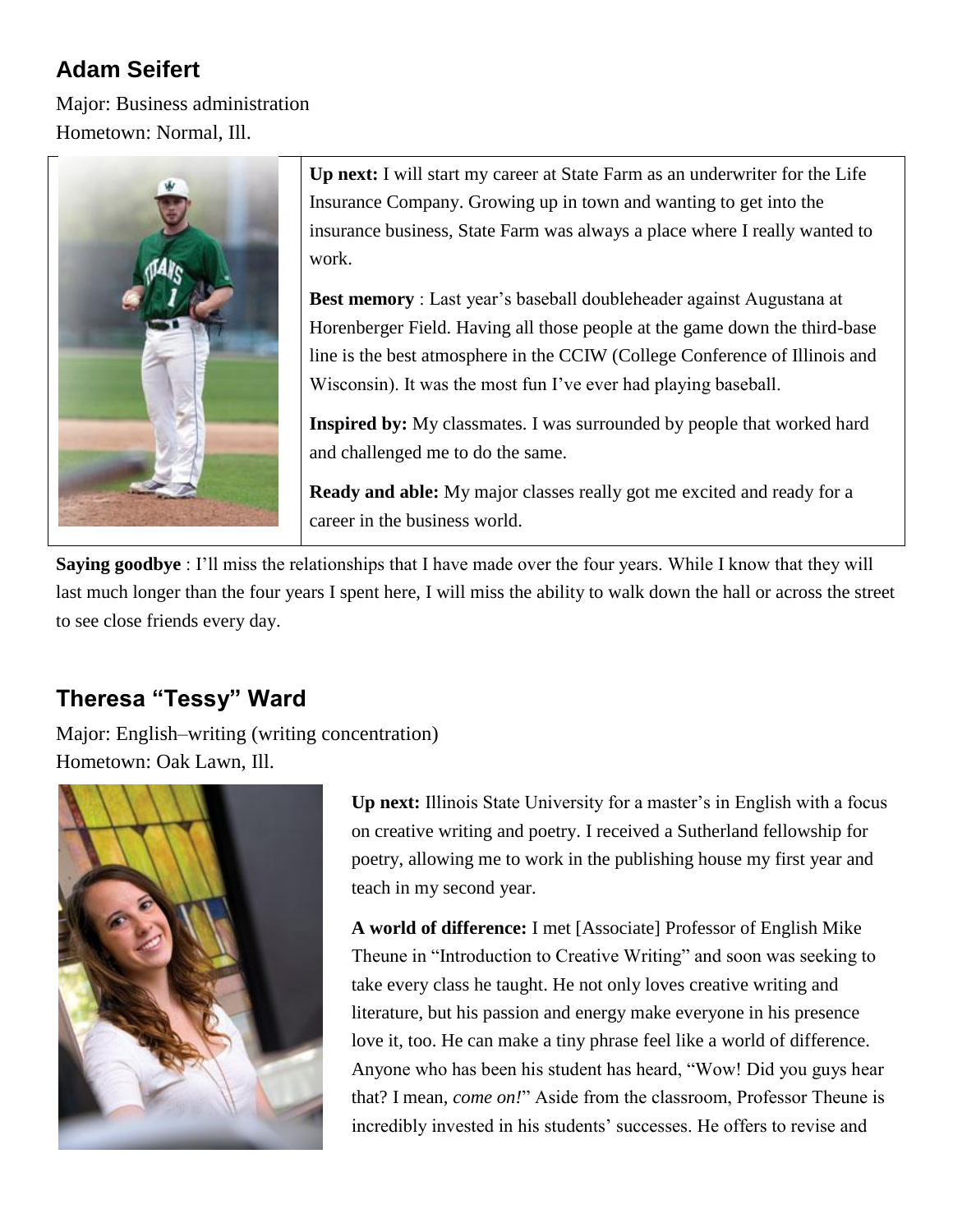edit tirelessly and will happily meet with any student at the Bloomington Coffee Hound to go over crossed-out and destroyed portfolios. He has truly made me feel as if my work will be successful and has always been a wonderful role model and mentor.

Likes and dislikes: I never expected to love poetry so much. It wasn't really my area of writing until college. I never expected to hate attending a large school [while studying abroad]. I disliked being one student of so many. I never expected to travel to Laredo, Texas, but I did for an Alternative Spring Break trip.

**Inspiring IWU:** The people who stay on campus as faculty and staff really inspire me. They dedicate so much time and energy to help students who will leave in a short period of time. It is amazing to watch a faculty or staff member reach out to me, even if my interaction with them will be brief.

#### **Nathan Douglas**

Majors: Hispanic studies and secondary education Hometown: Monticello, Ill.



**Up next:** I will be starting a Ph.D. program in Spanish Literature at Indiana University Bloomington. I was accepted with a full scholarship to the program.

**Most memorable:** When I was able to leave class for a week to go to a conference in Barcelona.

**Learning from failure:** I never expected to fail a final exam. I got a 68 on Professor of History Mike Weis's "Imperial Spain" final while studying abroad [in IWU's Spain Program] in Barcelona. He wrote me a very nice and encouraging note to soften the blow. When I talked to him

about it, he was one of the first people to encourage me to pursue graduate school. I have kept that exam for almost two years now, and it's one of the things that I pull out whenever I need a little extra boost.

**Greatest takeaway** : I've learned how to balance doing research, taking a full course load, working three jobs and maintaining a social life. I feel much more prepared for whatever life throws at me.

**Bloomington–Normal favorites:** Three-way tie between the Constitution Trail, the Downtown Farmers' Market and all the local restaurants.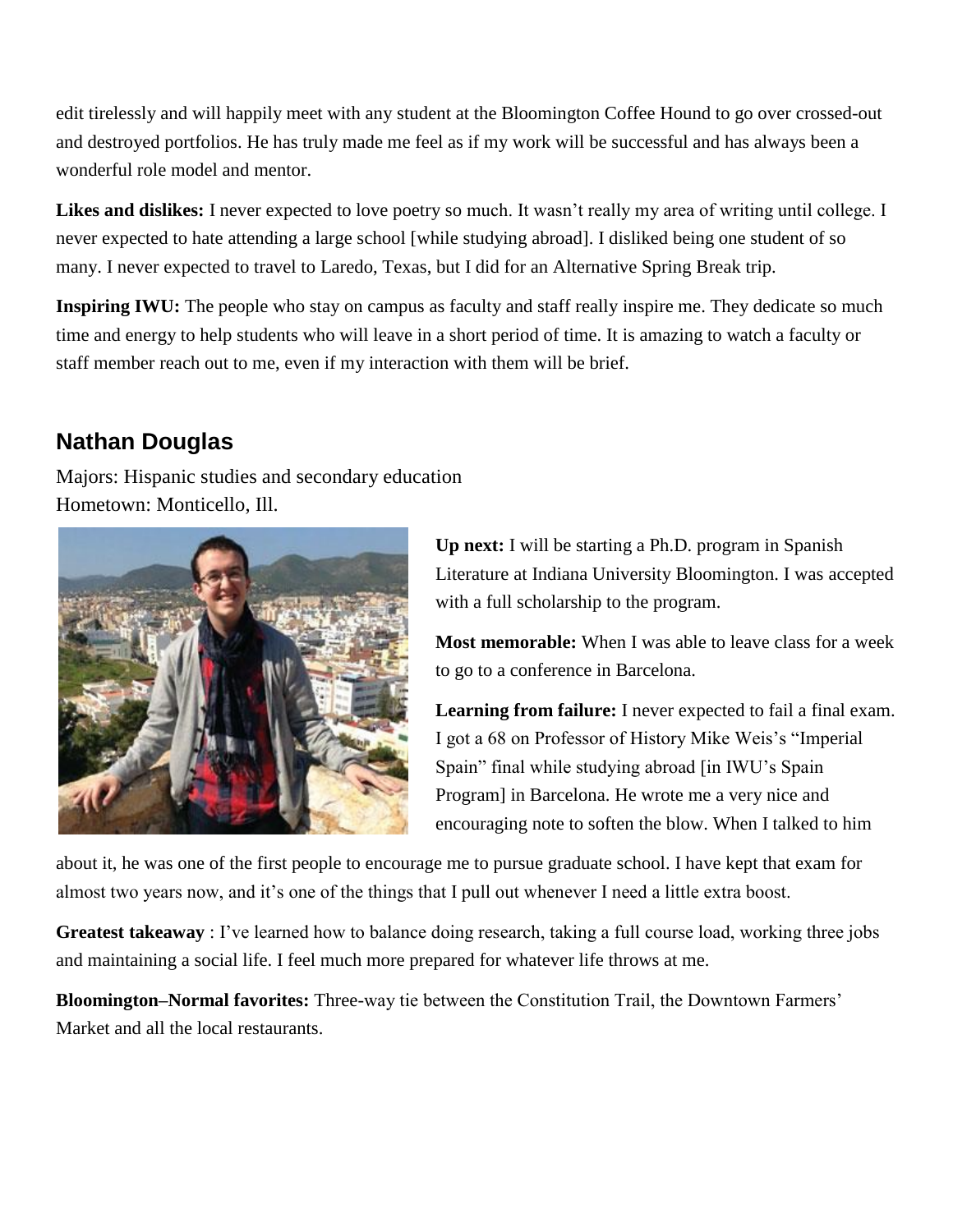# **Blair Wright**

Major: Psychology Hometown: Sandwich, Ill.



**Up next:** I will attend medical school at the University of Illinois, in the Rural Medicine program, which will give me the opportunity to develop my community and leadership skills as I continue down the path toward becoming a physician. I came into college wanting to go to medical school, and I worked hard to make my college experience as meaningful as possible.

**Favorite classes:** It's so hard to pick just one! I loved "American Social Policy" with Professor of Political

Science Greg Shaw because he really challenged students to explore our own beliefs and engage in respectful but critical discussions about important issues. I also loved my Gateway class with [adjunct faculty] Holly Hughey. This was my first classroom experience at IWU, and she could not have done a better job at making me feel at home here and preparing me for the next four years.

**Saying goodbye:** There is nothing I won't miss about IWU. I will be especially sad to leave the community of people I have grown so close to ... my friends, faculty and staff who have helped me grow; the Action Research Center and the community experiences I have had because of it and the entire IWU community that deserves all my gratitude for making the last four years so amazing for me.

**Fun in Funsell:** I will never forget the moments that took place in the Funsell 2 [Munsell Hall and Ferguson Hall] lounge freshman year. This is where I met some of my lifelong friends. This is where I watched *Baggage* for the first time, mastered bird-mating calls, danced alongside a broken Halloween toy, played *Settlers of Catan* and so much more.

**Change of heart** : I was over-involved in high school, so I came into college assuring myself I would not do student government. That did not last long (not even a week), but I'm incredibly glad that I got involved with Student Senate. I am so proud to be at an institution that truly values students and encourages student growth by welcoming us to participate in important university-wide discussions.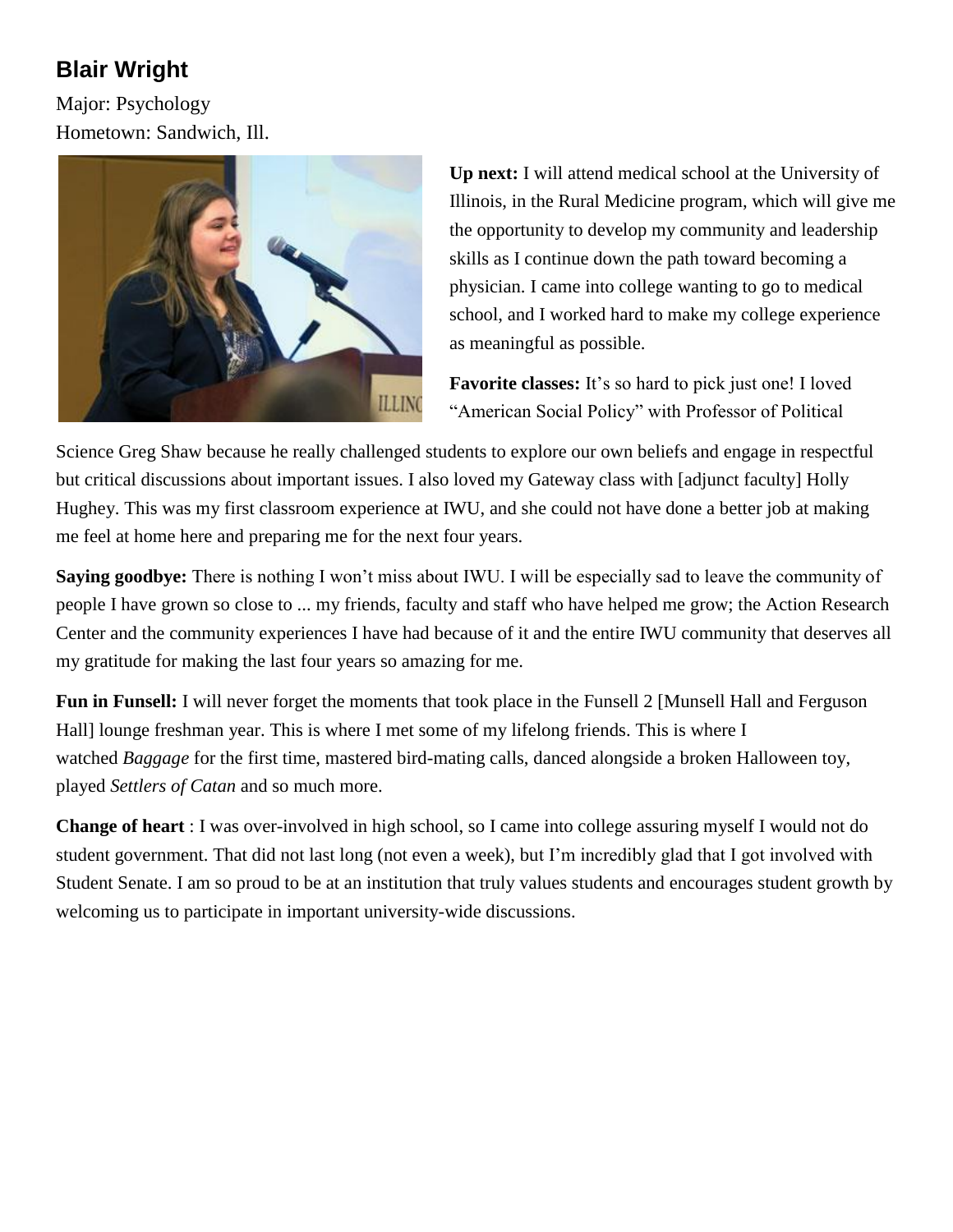# **Amanda King**

Major: Environmental studies Hometown: Peoria, Ill.



**Up next:** I will serve as an Environmental Action Volunteer with the Peace Corps, stationed in Benin, Africa, for the next two years. I went to a talk about the Peace Corps my sophomore year, and I remember walking out of the auditorium knowing it was what I was meant to do after school. Now I get to do it!

**Best advice:** Take classes that you would not normally take. Either if it's for general education or for pure enjoyment, take classes you want to take. Learn from your mistakes and grow from them. Also, make sure you work to create a lasting legacy with whatever activities you are involved in, and make sure you leave Illinois Wesleyan better than when you started.

**Alternative opportunity:** I honestly never expected to do Alternative Spring Break during my time at Wesleyan. My trip to Rosebud Reservation [in South Dakota] was by far one of the most life-changing experiences I have had. It was a close second to my study-abroad experience.

**Inspired by** : [Political Science] Professor Jim Simeone has endless amounts of care and devotion to the wellbeing of his students, fellow faculty and the Peace Garden. His hard work and dedication showed me what it's like to truly be passionate for a cause. He has always encouraged my prospective career path, and without his guidance at IWU, I would definitely not be going into a field I belong in.

Laurine Brown [associate professor of Health and Environmental Studies] always supports and cares for her students. No matter how bad of a day they are having, which we all have had quite a few, she always knows how to encourage and motivate them towards a better future.

**A second home:** The friendly and welcoming Wesleyan community has always been a place I can call home. I'm lucky to have met great people who I'll keep in contact with for years to come. I'm most inspired by the dedicated faculty that inspires and encourages students to reach their fullest potential. I would not have made the most out of my four years had it not been for the inspiring faculty and staff of this institution.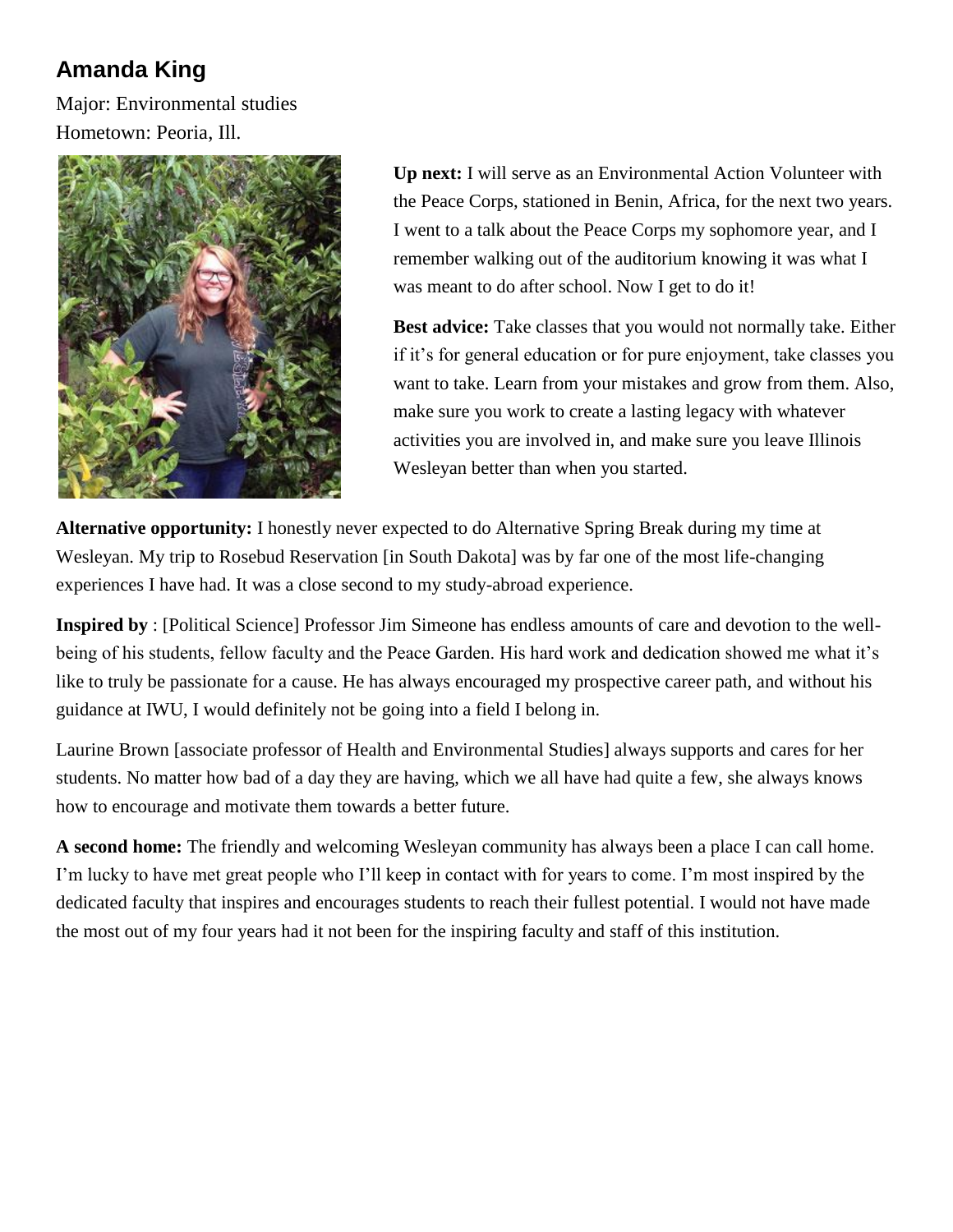#### **Kasia Tomaszynska**

Major: Anthropology Hometown: Highwood, Ill.



**Up next:** Assistant language teacher for the Japan Exchange and Teaching (JET) Program. I knew about the JET program ever since high school and was determined to apply my senior year of college. My long dream has been to go to Japan.

**Biggest takeaway:** Making connections outside the classroom with the knowledge you learn inside the classroom.

**Memorable moments:** Performing at I-Carnival and the Drag Ball. Also, founding Korean Culture Club (K-Pop Club) with my friend.

**Favorite professor:** Professor [of Anthropology] Chuck Springwood. He is such a funny, kind, wise and down-to-

earth person and has guided me successfully throughout these four years.

**Transformations:** I never expected to become such an outgoing person. I was shy and quiet as a child.

#### **Liezl Jacobson**

Major: Accounting Hometown: Vernon Hills, Ill.



*(Above) Liezl Jacobson (seated center) with her group of classmates and friends who dubbed themselves "The Tree."*

**Up next:** Working at one of the Big Four audit firms, Deloitte, in Chicago as an auditor.

**Favorite class:** The Japanese language classes, especially with [adjunct faculty] Akiko Wilson. I instantly fell in love with the culture and the language. She just had a way of making the classes extremely fun by incorporating cultural lessons like learning about origami or wrapping packages.

**Personal growth:** I became more comfortable with who I am, especially this year. Before, I never really gave it thought or thought it mattered, but now I'm proud of the things that make me unique.